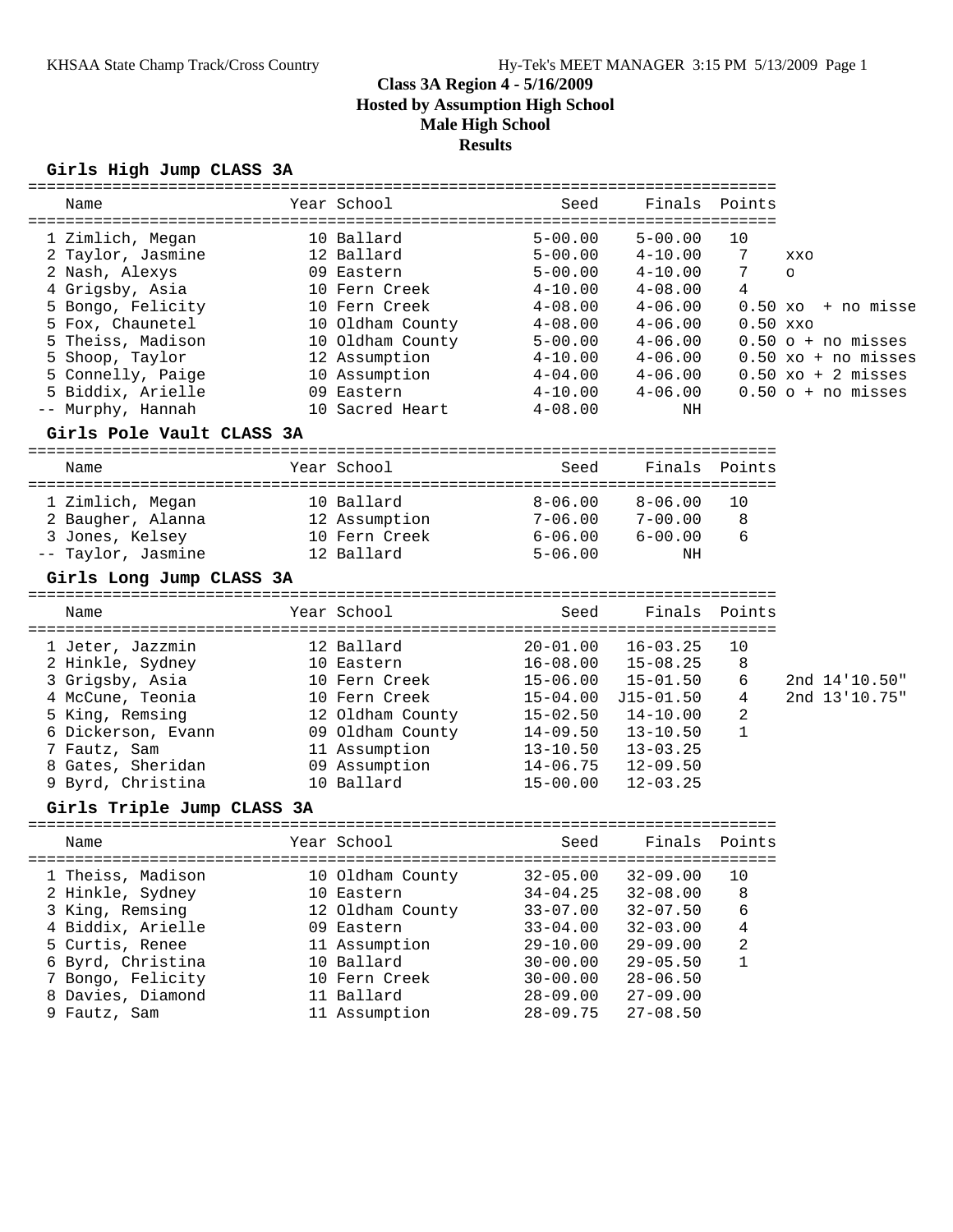## **Girls Shot Put CLASS 3A**

| ----------------------------- |                  |                                     |               |                    |                |
|-------------------------------|------------------|-------------------------------------|---------------|--------------------|----------------|
| Name                          | Year School      | Seed                                | Finals        | Points             |                |
| 1 Crawford, Alexis            | 11 Eastern       | $36 - 09.50$                        | $33 - 04.25$  | 10                 |                |
| 2 Reid, Samantha              | 12 Fern Creek    | $35 - 05.00$                        | $32 - 08.00$  | 8                  |                |
| 3 Garcia, Brenda              | 11 Southern      | $29 - 11.00$                        | $30 - 07.50$  | 6                  |                |
| 4 Stillman, Dominique         | 09 Oldham County | $29 - 00.00$                        | $29 - 10.50$  | 4                  |                |
| 5 meisner, curleena           | 11 Southern      | $31 - 08.75$                        | $29 - 05.75$  | 2                  |                |
| 6 Young, Samantha             | 12 Ballard       | $31 - 05.00$                        | $28 - 08.50$  | $\mathbf 1$        | 2nd 28'08"     |
| 7 Slaven, Emily               | 11 Assumption    | 30-03.25                            | $J28 - 08.50$ |                    | 2nd 28'02.5"   |
| 8 Mucker, Daniele             | 11 Waggener      | $28 - 00.00$                        | $27 - 11.00$  |                    |                |
| 9 Grant, Alexandra            | 09 Fern Creek    | $32 - 10.00$                        | $27 - 07.50$  |                    |                |
| 10 Abernathy, Jalin           | 08 Shelby County | $28 - 08.00$                        | $25 - 07.00$  |                    |                |
| 11 Theiss, Meghan             | 09 Oldham County | $25 - 04.00$                        | $25 - 03.50$  |                    |                |
| Girls Discus Throw CLASS 3A   |                  |                                     |               |                    |                |
| Name                          | Year School      | Seed                                | Finals        | Points             |                |
|                               |                  | ===============================     |               |                    |                |
| 1 Reid, Samantha              | 12 Fern Creek    | $93 - 00$                           | $95 - 02$     | 10                 |                |
| 2 Slaven, Emily               | 11 Assumption    | $91 - 01$                           | $89 - 02$     | 8                  |                |
| 3 Theiss, Meghan              | 09 Oldham County | 88-08                               | $82 - 03$     | 6                  |                |
| 4 Abernathy, Jalin            | 08 Shelby County | $78 - 00$                           | $81 - 06$     | 4                  |                |
| 5 Young, Samantha             | 12 Ballard       | $76 - 08$                           | $79 - 04$     | 2                  |                |
| 6 Beaven, Katie               | 11 Oldham County | $80 - 06$                           | 78-01         | $\mathbf{1}$       |                |
| 7 Grant, Alexandra            | 09 Fern Creek    | $80 - 00$                           | $76 - 06$     |                    |                |
| 8 Crawford, Alexis            | 11 Eastern       | $91 - 10$                           | $72 - 10$     |                    |                |
| 9 Mucker, Daniele             | 11 Waggener      | $80 - 00$                           | $72 - 09$     |                    |                |
| 10 Armstrong, Taylor          | 12 Assumption    | $67 - 04$                           | $68 - 08$     |                    |                |
| -- Garcia, Brenda             | 11 Southern      | $70 - 03$                           | ND            |                    |                |
| Boys High Jump CLASS 3A       |                  |                                     |               |                    |                |
| Name                          | Year School      | Seed                                | Finals        | Points             |                |
| 1 Yepko, Kirk                 | 11 Oldham County | $5 - 10.00$                         | $6 - 00.00$   | 10                 | $\circ$        |
| 2 Byrd, Chris                 | 11 Ballard       | $6 - 02.00$                         | $J6 - 00.00$  | 8                  | XXO            |
| 3 Brown, Clarence             | 12 Ballard       | $5 - 08.00$                         | $5 - 10.00$   | 6                  | xxo + no misse |
| 4 Smith, Carlos               | 11 Fern Creek    | $5 - 08.00$                         | $J5-10.00$    | 4                  | $xxo + 1$ miss |
| 5 Rogalinski, Justin          | 11 Southern      | $5 - 06.00$                         | 5-04.00       | $\overline{2}$     | O              |
| 6 Bracey, Michael             | 11 Trinity       | $5 - 04.00$                         | $J5 - 04.00$  | $\mathbf{1}$       | XXO            |
| -- Nance, Aaron               | 11 Seneca        | $5 - 10.00$                         | ΝH            |                    |                |
| -- Hoffman, Matt              | 09 Trinity       | $5 - 04.00$                         | ΝH            |                    |                |
| -- Smith, Damarcus            | 10 Seneca        | $5 - 06.00$                         | ΝH            |                    |                |
| -- Scalf, Jason               | 09 Oldham County | $5 - 06.00$                         | ΝH            |                    |                |
| -- Callahan, Austin           | 09 Eastern       | $5 - 04.00$                         | ΝH            |                    |                |
| Boys Pole Vault CLASS 3A      |                  |                                     |               |                    |                |
| Name                          | Year School      | Seed                                | Finals        | Points             |                |
| 1 Davis, John                 | 11 Ballard       | ===================<br>$11 - 00.00$ | $10 - 06.00$  | ============<br>10 |                |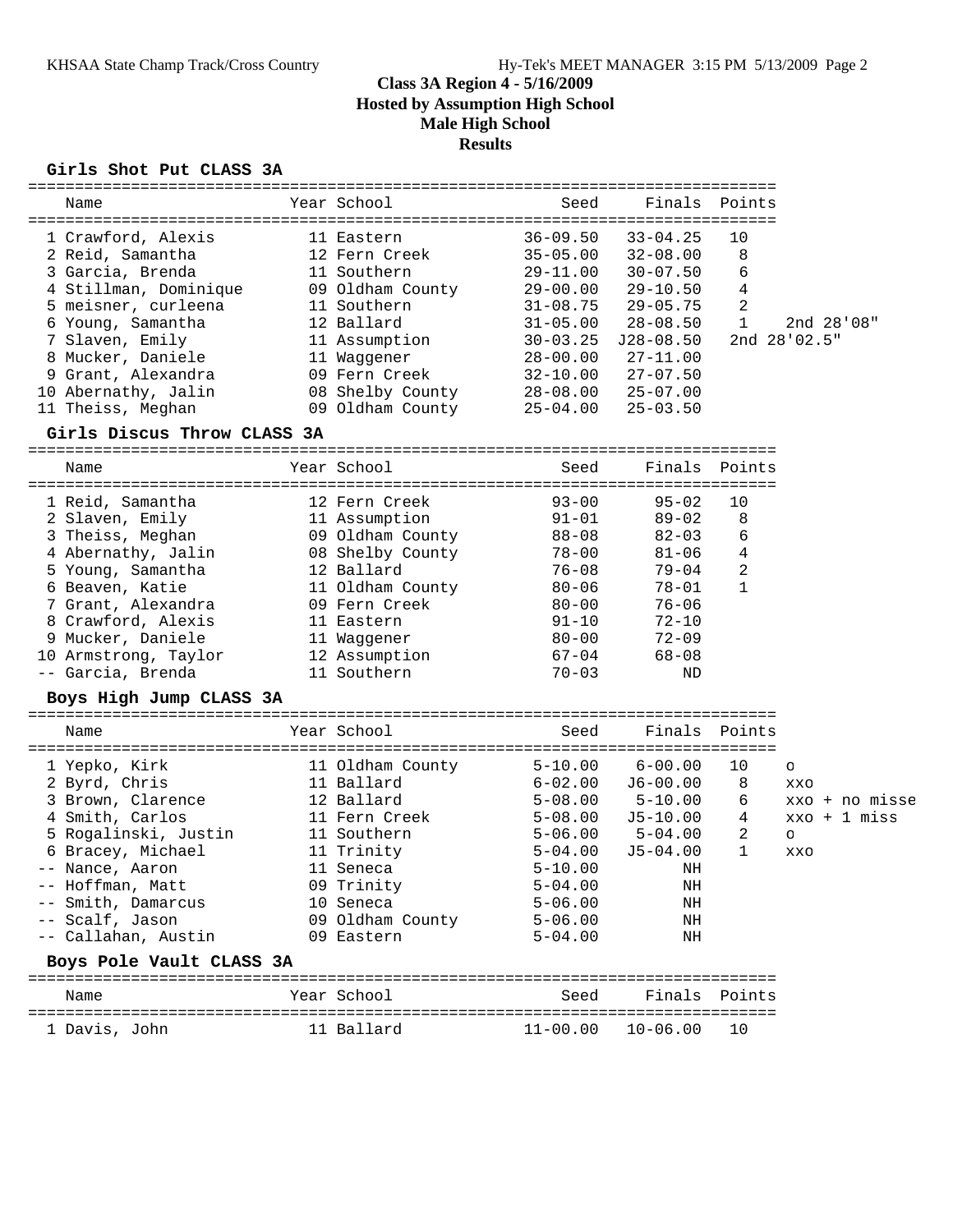#### **Boys Long Jump CLASS 3A**

| Year School<br>1 Phillips, Tim<br>12 Trinity<br>$21 - 10.00$<br>$20 - 10.50$<br>10<br>8<br>2 Brown-Campbell, Tony<br>11 Oldham County<br>22-02.50<br>$20 - 10.25$<br>6<br>3 Ferguson, Calvin<br>12 Southern<br>$21 - 00.75$<br>$20 - 05.00$<br>4<br>4 Carrington, Dakarai<br>12 Fern Creek<br>$20 - 09.00$<br>$19 - 09.50$<br>2<br>5 Larsen, David<br>12 Oldham County<br>2nd 19'02.5"<br>$20 - 04.25$<br>$19 - 06.50$<br>6 Swan, Bryant<br>10 Shelby County<br>$\mathbf{1}$<br>18'10.75"<br>$20 - 10.00$<br>J19-06.50<br>7 Davies, Jon<br>12 Eastern<br>19-11.00<br>$19 - 04.75$<br>8 Wheat, Chris<br>11 Trinity<br>$19 - 08.00$<br>$18 - 08.50$<br>9 Byrd, Chris<br>11 Ballard<br>$20 - 00.00$<br>$18 - 03.50$<br>10 Nance, Aaron<br>11 Seneca<br>18-10.00<br>$17 - 10.00$<br>11 Smith, Damarcus<br>$17 - 08.25$<br>10 Seneca<br>19-06.00<br>12 Parker, Devante<br>10 Ballard<br>19-06.50<br>$17 - 03.25$<br>-- McClain, Peyton<br>09 Fern Creek<br>$20 - 00.00$<br>FOUL<br>-- Rogalinski, Justin<br>11 Southern<br>$20 - 00.00$<br>FOUL<br>Boys Triple Jump CLASS 3A<br>Year School<br>Seed<br>Finals<br>Points<br>Name<br>=================================<br>1 Davies, Jon<br>$43 - 05.00$<br>$43 - 05.00$<br>10<br>12 Eastern<br>2 Kannamore, William<br>10 Ballard<br>44-03.50<br>8<br>$42 - 11.50$<br>6<br>12 Oldham County<br>$44 - 04.00$<br>$42 - 09.50$<br>3 Ray, Logan<br>4<br>4 Brown-Campbell, Tony<br>11 Oldham County<br>$42 - 04.00$<br>$41 - 07.50$<br>2<br>5 Thompson, Alex<br>11 Fern Creek<br>$40 - 11.00$<br>$41 - 11.50$<br>$\mathbf{1}$<br>6 Brewer, Matther<br>09 Trinity<br>39-10.00<br>$40 - 08.00$<br>7 Bennett, Jack<br>12 Fern Creek<br>38-10.00<br>$39 - 04.50$<br>8 Hardin, Forisse<br>10 Ballard<br>$40 - 03.50$<br>$38 - 04.50$<br>9 King, Andrew<br>12 Trinity<br>$37 - 08.00$<br>$37 - 09.50$<br>Boys Shot Put CLASS 3A<br>Year School<br>Finals Points<br>Seed<br>Name<br>12 Ballard<br>$49 - 06.50$<br>10<br>1 Miller, Andrew<br>54-04.50<br>2 Zimmerman, Alex<br>12 Fern Creek<br>48-08.00<br>8<br>$46 - 00.00$<br>6<br>11 Fern Creek<br>3 Spencer, Cedric<br>45-00.00<br>$43 - 10.25$<br>$\,4$<br>4 Chiba, Ichiro<br>12 Oldham County<br>$46 - 01.00$<br>$43 - 07.00$<br>$\overline{c}$<br>11 Trinity<br>5 Holloway, Spencer<br>43-07.50<br>$42 - 11.00$<br>1<br>6 Mitchell, Dale<br>12 Ballard<br>$43 - 05.25$<br>$41 - 10.00$<br>7 Singleton, Willie<br>$39 - 07.00$<br>10 Oldham County<br>$39 - 09.25$<br>8 Pettyjohn, Justin<br>12 Southern<br>$37 - 06.50$<br>$38 - 01.00$<br>9 Westerfield, Kyle<br>12 Eastern<br>$38 - 00.00$<br>$36 - 10.75$<br>09 Trinity<br>$35 - 02.50$<br>10 Darrow, Brendan<br>$35 - 01.50$<br>11 Eckert, Jacob<br>09 Eastern<br>$34 - 07.50$<br>$34 - 09.00$<br>12 Coffey, Carlos<br>10 Seneca<br>$37 - 07.00$<br>$34 - 08.00$<br>13 Obrer, Pedro<br>10 Southern<br>$34 - 00.50$<br>$33 - 06.00$<br>14 Hall, Cody<br>12 Seneca<br>$35 - 10.00$<br>$32 - 00.25$<br>15 Carstens, Patrick<br>09 Waggener<br>$30 - 00.00$<br>$24 - 03.00$ |      |  |      |        |        |  |
|----------------------------------------------------------------------------------------------------------------------------------------------------------------------------------------------------------------------------------------------------------------------------------------------------------------------------------------------------------------------------------------------------------------------------------------------------------------------------------------------------------------------------------------------------------------------------------------------------------------------------------------------------------------------------------------------------------------------------------------------------------------------------------------------------------------------------------------------------------------------------------------------------------------------------------------------------------------------------------------------------------------------------------------------------------------------------------------------------------------------------------------------------------------------------------------------------------------------------------------------------------------------------------------------------------------------------------------------------------------------------------------------------------------------------------------------------------------------------------------------------------------------------------------------------------------------------------------------------------------------------------------------------------------------------------------------------------------------------------------------------------------------------------------------------------------------------------------------------------------------------------------------------------------------------------------------------------------------------------------------------------------------------------------------------------------------------------------------------------------------------------------------------------------------------------------------------------------------------------------------------------------------------------------------------------------------------------------------------------------------------------------------------------------------------------------------------------------------------------------------------------------------------------------------------------------------------------------------------------------------------------------------------------------------------------------------------------------------------------------------------------------------------------------------------------------------------------------------------------------------------------------------------------------------------------------------------------------------------------------------------------------|------|--|------|--------|--------|--|
|                                                                                                                                                                                                                                                                                                                                                                                                                                                                                                                                                                                                                                                                                                                                                                                                                                                                                                                                                                                                                                                                                                                                                                                                                                                                                                                                                                                                                                                                                                                                                                                                                                                                                                                                                                                                                                                                                                                                                                                                                                                                                                                                                                                                                                                                                                                                                                                                                                                                                                                                                                                                                                                                                                                                                                                                                                                                                                                                                                                                                | Name |  | Seed | Finals | Points |  |
|                                                                                                                                                                                                                                                                                                                                                                                                                                                                                                                                                                                                                                                                                                                                                                                                                                                                                                                                                                                                                                                                                                                                                                                                                                                                                                                                                                                                                                                                                                                                                                                                                                                                                                                                                                                                                                                                                                                                                                                                                                                                                                                                                                                                                                                                                                                                                                                                                                                                                                                                                                                                                                                                                                                                                                                                                                                                                                                                                                                                                |      |  |      |        |        |  |
|                                                                                                                                                                                                                                                                                                                                                                                                                                                                                                                                                                                                                                                                                                                                                                                                                                                                                                                                                                                                                                                                                                                                                                                                                                                                                                                                                                                                                                                                                                                                                                                                                                                                                                                                                                                                                                                                                                                                                                                                                                                                                                                                                                                                                                                                                                                                                                                                                                                                                                                                                                                                                                                                                                                                                                                                                                                                                                                                                                                                                |      |  |      |        |        |  |
|                                                                                                                                                                                                                                                                                                                                                                                                                                                                                                                                                                                                                                                                                                                                                                                                                                                                                                                                                                                                                                                                                                                                                                                                                                                                                                                                                                                                                                                                                                                                                                                                                                                                                                                                                                                                                                                                                                                                                                                                                                                                                                                                                                                                                                                                                                                                                                                                                                                                                                                                                                                                                                                                                                                                                                                                                                                                                                                                                                                                                |      |  |      |        |        |  |
|                                                                                                                                                                                                                                                                                                                                                                                                                                                                                                                                                                                                                                                                                                                                                                                                                                                                                                                                                                                                                                                                                                                                                                                                                                                                                                                                                                                                                                                                                                                                                                                                                                                                                                                                                                                                                                                                                                                                                                                                                                                                                                                                                                                                                                                                                                                                                                                                                                                                                                                                                                                                                                                                                                                                                                                                                                                                                                                                                                                                                |      |  |      |        |        |  |
|                                                                                                                                                                                                                                                                                                                                                                                                                                                                                                                                                                                                                                                                                                                                                                                                                                                                                                                                                                                                                                                                                                                                                                                                                                                                                                                                                                                                                                                                                                                                                                                                                                                                                                                                                                                                                                                                                                                                                                                                                                                                                                                                                                                                                                                                                                                                                                                                                                                                                                                                                                                                                                                                                                                                                                                                                                                                                                                                                                                                                |      |  |      |        |        |  |
|                                                                                                                                                                                                                                                                                                                                                                                                                                                                                                                                                                                                                                                                                                                                                                                                                                                                                                                                                                                                                                                                                                                                                                                                                                                                                                                                                                                                                                                                                                                                                                                                                                                                                                                                                                                                                                                                                                                                                                                                                                                                                                                                                                                                                                                                                                                                                                                                                                                                                                                                                                                                                                                                                                                                                                                                                                                                                                                                                                                                                |      |  |      |        |        |  |
|                                                                                                                                                                                                                                                                                                                                                                                                                                                                                                                                                                                                                                                                                                                                                                                                                                                                                                                                                                                                                                                                                                                                                                                                                                                                                                                                                                                                                                                                                                                                                                                                                                                                                                                                                                                                                                                                                                                                                                                                                                                                                                                                                                                                                                                                                                                                                                                                                                                                                                                                                                                                                                                                                                                                                                                                                                                                                                                                                                                                                |      |  |      |        |        |  |
|                                                                                                                                                                                                                                                                                                                                                                                                                                                                                                                                                                                                                                                                                                                                                                                                                                                                                                                                                                                                                                                                                                                                                                                                                                                                                                                                                                                                                                                                                                                                                                                                                                                                                                                                                                                                                                                                                                                                                                                                                                                                                                                                                                                                                                                                                                                                                                                                                                                                                                                                                                                                                                                                                                                                                                                                                                                                                                                                                                                                                |      |  |      |        |        |  |
|                                                                                                                                                                                                                                                                                                                                                                                                                                                                                                                                                                                                                                                                                                                                                                                                                                                                                                                                                                                                                                                                                                                                                                                                                                                                                                                                                                                                                                                                                                                                                                                                                                                                                                                                                                                                                                                                                                                                                                                                                                                                                                                                                                                                                                                                                                                                                                                                                                                                                                                                                                                                                                                                                                                                                                                                                                                                                                                                                                                                                |      |  |      |        |        |  |
|                                                                                                                                                                                                                                                                                                                                                                                                                                                                                                                                                                                                                                                                                                                                                                                                                                                                                                                                                                                                                                                                                                                                                                                                                                                                                                                                                                                                                                                                                                                                                                                                                                                                                                                                                                                                                                                                                                                                                                                                                                                                                                                                                                                                                                                                                                                                                                                                                                                                                                                                                                                                                                                                                                                                                                                                                                                                                                                                                                                                                |      |  |      |        |        |  |
|                                                                                                                                                                                                                                                                                                                                                                                                                                                                                                                                                                                                                                                                                                                                                                                                                                                                                                                                                                                                                                                                                                                                                                                                                                                                                                                                                                                                                                                                                                                                                                                                                                                                                                                                                                                                                                                                                                                                                                                                                                                                                                                                                                                                                                                                                                                                                                                                                                                                                                                                                                                                                                                                                                                                                                                                                                                                                                                                                                                                                |      |  |      |        |        |  |
|                                                                                                                                                                                                                                                                                                                                                                                                                                                                                                                                                                                                                                                                                                                                                                                                                                                                                                                                                                                                                                                                                                                                                                                                                                                                                                                                                                                                                                                                                                                                                                                                                                                                                                                                                                                                                                                                                                                                                                                                                                                                                                                                                                                                                                                                                                                                                                                                                                                                                                                                                                                                                                                                                                                                                                                                                                                                                                                                                                                                                |      |  |      |        |        |  |
|                                                                                                                                                                                                                                                                                                                                                                                                                                                                                                                                                                                                                                                                                                                                                                                                                                                                                                                                                                                                                                                                                                                                                                                                                                                                                                                                                                                                                                                                                                                                                                                                                                                                                                                                                                                                                                                                                                                                                                                                                                                                                                                                                                                                                                                                                                                                                                                                                                                                                                                                                                                                                                                                                                                                                                                                                                                                                                                                                                                                                |      |  |      |        |        |  |
|                                                                                                                                                                                                                                                                                                                                                                                                                                                                                                                                                                                                                                                                                                                                                                                                                                                                                                                                                                                                                                                                                                                                                                                                                                                                                                                                                                                                                                                                                                                                                                                                                                                                                                                                                                                                                                                                                                                                                                                                                                                                                                                                                                                                                                                                                                                                                                                                                                                                                                                                                                                                                                                                                                                                                                                                                                                                                                                                                                                                                |      |  |      |        |        |  |
|                                                                                                                                                                                                                                                                                                                                                                                                                                                                                                                                                                                                                                                                                                                                                                                                                                                                                                                                                                                                                                                                                                                                                                                                                                                                                                                                                                                                                                                                                                                                                                                                                                                                                                                                                                                                                                                                                                                                                                                                                                                                                                                                                                                                                                                                                                                                                                                                                                                                                                                                                                                                                                                                                                                                                                                                                                                                                                                                                                                                                |      |  |      |        |        |  |
|                                                                                                                                                                                                                                                                                                                                                                                                                                                                                                                                                                                                                                                                                                                                                                                                                                                                                                                                                                                                                                                                                                                                                                                                                                                                                                                                                                                                                                                                                                                                                                                                                                                                                                                                                                                                                                                                                                                                                                                                                                                                                                                                                                                                                                                                                                                                                                                                                                                                                                                                                                                                                                                                                                                                                                                                                                                                                                                                                                                                                |      |  |      |        |        |  |
|                                                                                                                                                                                                                                                                                                                                                                                                                                                                                                                                                                                                                                                                                                                                                                                                                                                                                                                                                                                                                                                                                                                                                                                                                                                                                                                                                                                                                                                                                                                                                                                                                                                                                                                                                                                                                                                                                                                                                                                                                                                                                                                                                                                                                                                                                                                                                                                                                                                                                                                                                                                                                                                                                                                                                                                                                                                                                                                                                                                                                |      |  |      |        |        |  |
|                                                                                                                                                                                                                                                                                                                                                                                                                                                                                                                                                                                                                                                                                                                                                                                                                                                                                                                                                                                                                                                                                                                                                                                                                                                                                                                                                                                                                                                                                                                                                                                                                                                                                                                                                                                                                                                                                                                                                                                                                                                                                                                                                                                                                                                                                                                                                                                                                                                                                                                                                                                                                                                                                                                                                                                                                                                                                                                                                                                                                |      |  |      |        |        |  |
|                                                                                                                                                                                                                                                                                                                                                                                                                                                                                                                                                                                                                                                                                                                                                                                                                                                                                                                                                                                                                                                                                                                                                                                                                                                                                                                                                                                                                                                                                                                                                                                                                                                                                                                                                                                                                                                                                                                                                                                                                                                                                                                                                                                                                                                                                                                                                                                                                                                                                                                                                                                                                                                                                                                                                                                                                                                                                                                                                                                                                |      |  |      |        |        |  |
|                                                                                                                                                                                                                                                                                                                                                                                                                                                                                                                                                                                                                                                                                                                                                                                                                                                                                                                                                                                                                                                                                                                                                                                                                                                                                                                                                                                                                                                                                                                                                                                                                                                                                                                                                                                                                                                                                                                                                                                                                                                                                                                                                                                                                                                                                                                                                                                                                                                                                                                                                                                                                                                                                                                                                                                                                                                                                                                                                                                                                |      |  |      |        |        |  |
|                                                                                                                                                                                                                                                                                                                                                                                                                                                                                                                                                                                                                                                                                                                                                                                                                                                                                                                                                                                                                                                                                                                                                                                                                                                                                                                                                                                                                                                                                                                                                                                                                                                                                                                                                                                                                                                                                                                                                                                                                                                                                                                                                                                                                                                                                                                                                                                                                                                                                                                                                                                                                                                                                                                                                                                                                                                                                                                                                                                                                |      |  |      |        |        |  |
|                                                                                                                                                                                                                                                                                                                                                                                                                                                                                                                                                                                                                                                                                                                                                                                                                                                                                                                                                                                                                                                                                                                                                                                                                                                                                                                                                                                                                                                                                                                                                                                                                                                                                                                                                                                                                                                                                                                                                                                                                                                                                                                                                                                                                                                                                                                                                                                                                                                                                                                                                                                                                                                                                                                                                                                                                                                                                                                                                                                                                |      |  |      |        |        |  |
|                                                                                                                                                                                                                                                                                                                                                                                                                                                                                                                                                                                                                                                                                                                                                                                                                                                                                                                                                                                                                                                                                                                                                                                                                                                                                                                                                                                                                                                                                                                                                                                                                                                                                                                                                                                                                                                                                                                                                                                                                                                                                                                                                                                                                                                                                                                                                                                                                                                                                                                                                                                                                                                                                                                                                                                                                                                                                                                                                                                                                |      |  |      |        |        |  |
|                                                                                                                                                                                                                                                                                                                                                                                                                                                                                                                                                                                                                                                                                                                                                                                                                                                                                                                                                                                                                                                                                                                                                                                                                                                                                                                                                                                                                                                                                                                                                                                                                                                                                                                                                                                                                                                                                                                                                                                                                                                                                                                                                                                                                                                                                                                                                                                                                                                                                                                                                                                                                                                                                                                                                                                                                                                                                                                                                                                                                |      |  |      |        |        |  |
|                                                                                                                                                                                                                                                                                                                                                                                                                                                                                                                                                                                                                                                                                                                                                                                                                                                                                                                                                                                                                                                                                                                                                                                                                                                                                                                                                                                                                                                                                                                                                                                                                                                                                                                                                                                                                                                                                                                                                                                                                                                                                                                                                                                                                                                                                                                                                                                                                                                                                                                                                                                                                                                                                                                                                                                                                                                                                                                                                                                                                |      |  |      |        |        |  |
|                                                                                                                                                                                                                                                                                                                                                                                                                                                                                                                                                                                                                                                                                                                                                                                                                                                                                                                                                                                                                                                                                                                                                                                                                                                                                                                                                                                                                                                                                                                                                                                                                                                                                                                                                                                                                                                                                                                                                                                                                                                                                                                                                                                                                                                                                                                                                                                                                                                                                                                                                                                                                                                                                                                                                                                                                                                                                                                                                                                                                |      |  |      |        |        |  |
|                                                                                                                                                                                                                                                                                                                                                                                                                                                                                                                                                                                                                                                                                                                                                                                                                                                                                                                                                                                                                                                                                                                                                                                                                                                                                                                                                                                                                                                                                                                                                                                                                                                                                                                                                                                                                                                                                                                                                                                                                                                                                                                                                                                                                                                                                                                                                                                                                                                                                                                                                                                                                                                                                                                                                                                                                                                                                                                                                                                                                |      |  |      |        |        |  |
|                                                                                                                                                                                                                                                                                                                                                                                                                                                                                                                                                                                                                                                                                                                                                                                                                                                                                                                                                                                                                                                                                                                                                                                                                                                                                                                                                                                                                                                                                                                                                                                                                                                                                                                                                                                                                                                                                                                                                                                                                                                                                                                                                                                                                                                                                                                                                                                                                                                                                                                                                                                                                                                                                                                                                                                                                                                                                                                                                                                                                |      |  |      |        |        |  |
|                                                                                                                                                                                                                                                                                                                                                                                                                                                                                                                                                                                                                                                                                                                                                                                                                                                                                                                                                                                                                                                                                                                                                                                                                                                                                                                                                                                                                                                                                                                                                                                                                                                                                                                                                                                                                                                                                                                                                                                                                                                                                                                                                                                                                                                                                                                                                                                                                                                                                                                                                                                                                                                                                                                                                                                                                                                                                                                                                                                                                |      |  |      |        |        |  |
|                                                                                                                                                                                                                                                                                                                                                                                                                                                                                                                                                                                                                                                                                                                                                                                                                                                                                                                                                                                                                                                                                                                                                                                                                                                                                                                                                                                                                                                                                                                                                                                                                                                                                                                                                                                                                                                                                                                                                                                                                                                                                                                                                                                                                                                                                                                                                                                                                                                                                                                                                                                                                                                                                                                                                                                                                                                                                                                                                                                                                |      |  |      |        |        |  |
|                                                                                                                                                                                                                                                                                                                                                                                                                                                                                                                                                                                                                                                                                                                                                                                                                                                                                                                                                                                                                                                                                                                                                                                                                                                                                                                                                                                                                                                                                                                                                                                                                                                                                                                                                                                                                                                                                                                                                                                                                                                                                                                                                                                                                                                                                                                                                                                                                                                                                                                                                                                                                                                                                                                                                                                                                                                                                                                                                                                                                |      |  |      |        |        |  |
|                                                                                                                                                                                                                                                                                                                                                                                                                                                                                                                                                                                                                                                                                                                                                                                                                                                                                                                                                                                                                                                                                                                                                                                                                                                                                                                                                                                                                                                                                                                                                                                                                                                                                                                                                                                                                                                                                                                                                                                                                                                                                                                                                                                                                                                                                                                                                                                                                                                                                                                                                                                                                                                                                                                                                                                                                                                                                                                                                                                                                |      |  |      |        |        |  |
|                                                                                                                                                                                                                                                                                                                                                                                                                                                                                                                                                                                                                                                                                                                                                                                                                                                                                                                                                                                                                                                                                                                                                                                                                                                                                                                                                                                                                                                                                                                                                                                                                                                                                                                                                                                                                                                                                                                                                                                                                                                                                                                                                                                                                                                                                                                                                                                                                                                                                                                                                                                                                                                                                                                                                                                                                                                                                                                                                                                                                |      |  |      |        |        |  |
|                                                                                                                                                                                                                                                                                                                                                                                                                                                                                                                                                                                                                                                                                                                                                                                                                                                                                                                                                                                                                                                                                                                                                                                                                                                                                                                                                                                                                                                                                                                                                                                                                                                                                                                                                                                                                                                                                                                                                                                                                                                                                                                                                                                                                                                                                                                                                                                                                                                                                                                                                                                                                                                                                                                                                                                                                                                                                                                                                                                                                |      |  |      |        |        |  |
|                                                                                                                                                                                                                                                                                                                                                                                                                                                                                                                                                                                                                                                                                                                                                                                                                                                                                                                                                                                                                                                                                                                                                                                                                                                                                                                                                                                                                                                                                                                                                                                                                                                                                                                                                                                                                                                                                                                                                                                                                                                                                                                                                                                                                                                                                                                                                                                                                                                                                                                                                                                                                                                                                                                                                                                                                                                                                                                                                                                                                |      |  |      |        |        |  |
|                                                                                                                                                                                                                                                                                                                                                                                                                                                                                                                                                                                                                                                                                                                                                                                                                                                                                                                                                                                                                                                                                                                                                                                                                                                                                                                                                                                                                                                                                                                                                                                                                                                                                                                                                                                                                                                                                                                                                                                                                                                                                                                                                                                                                                                                                                                                                                                                                                                                                                                                                                                                                                                                                                                                                                                                                                                                                                                                                                                                                |      |  |      |        |        |  |
|                                                                                                                                                                                                                                                                                                                                                                                                                                                                                                                                                                                                                                                                                                                                                                                                                                                                                                                                                                                                                                                                                                                                                                                                                                                                                                                                                                                                                                                                                                                                                                                                                                                                                                                                                                                                                                                                                                                                                                                                                                                                                                                                                                                                                                                                                                                                                                                                                                                                                                                                                                                                                                                                                                                                                                                                                                                                                                                                                                                                                |      |  |      |        |        |  |
|                                                                                                                                                                                                                                                                                                                                                                                                                                                                                                                                                                                                                                                                                                                                                                                                                                                                                                                                                                                                                                                                                                                                                                                                                                                                                                                                                                                                                                                                                                                                                                                                                                                                                                                                                                                                                                                                                                                                                                                                                                                                                                                                                                                                                                                                                                                                                                                                                                                                                                                                                                                                                                                                                                                                                                                                                                                                                                                                                                                                                |      |  |      |        |        |  |
|                                                                                                                                                                                                                                                                                                                                                                                                                                                                                                                                                                                                                                                                                                                                                                                                                                                                                                                                                                                                                                                                                                                                                                                                                                                                                                                                                                                                                                                                                                                                                                                                                                                                                                                                                                                                                                                                                                                                                                                                                                                                                                                                                                                                                                                                                                                                                                                                                                                                                                                                                                                                                                                                                                                                                                                                                                                                                                                                                                                                                |      |  |      |        |        |  |
|                                                                                                                                                                                                                                                                                                                                                                                                                                                                                                                                                                                                                                                                                                                                                                                                                                                                                                                                                                                                                                                                                                                                                                                                                                                                                                                                                                                                                                                                                                                                                                                                                                                                                                                                                                                                                                                                                                                                                                                                                                                                                                                                                                                                                                                                                                                                                                                                                                                                                                                                                                                                                                                                                                                                                                                                                                                                                                                                                                                                                |      |  |      |        |        |  |
|                                                                                                                                                                                                                                                                                                                                                                                                                                                                                                                                                                                                                                                                                                                                                                                                                                                                                                                                                                                                                                                                                                                                                                                                                                                                                                                                                                                                                                                                                                                                                                                                                                                                                                                                                                                                                                                                                                                                                                                                                                                                                                                                                                                                                                                                                                                                                                                                                                                                                                                                                                                                                                                                                                                                                                                                                                                                                                                                                                                                                |      |  |      |        |        |  |
|                                                                                                                                                                                                                                                                                                                                                                                                                                                                                                                                                                                                                                                                                                                                                                                                                                                                                                                                                                                                                                                                                                                                                                                                                                                                                                                                                                                                                                                                                                                                                                                                                                                                                                                                                                                                                                                                                                                                                                                                                                                                                                                                                                                                                                                                                                                                                                                                                                                                                                                                                                                                                                                                                                                                                                                                                                                                                                                                                                                                                |      |  |      |        |        |  |
|                                                                                                                                                                                                                                                                                                                                                                                                                                                                                                                                                                                                                                                                                                                                                                                                                                                                                                                                                                                                                                                                                                                                                                                                                                                                                                                                                                                                                                                                                                                                                                                                                                                                                                                                                                                                                                                                                                                                                                                                                                                                                                                                                                                                                                                                                                                                                                                                                                                                                                                                                                                                                                                                                                                                                                                                                                                                                                                                                                                                                |      |  |      |        |        |  |
|                                                                                                                                                                                                                                                                                                                                                                                                                                                                                                                                                                                                                                                                                                                                                                                                                                                                                                                                                                                                                                                                                                                                                                                                                                                                                                                                                                                                                                                                                                                                                                                                                                                                                                                                                                                                                                                                                                                                                                                                                                                                                                                                                                                                                                                                                                                                                                                                                                                                                                                                                                                                                                                                                                                                                                                                                                                                                                                                                                                                                |      |  |      |        |        |  |